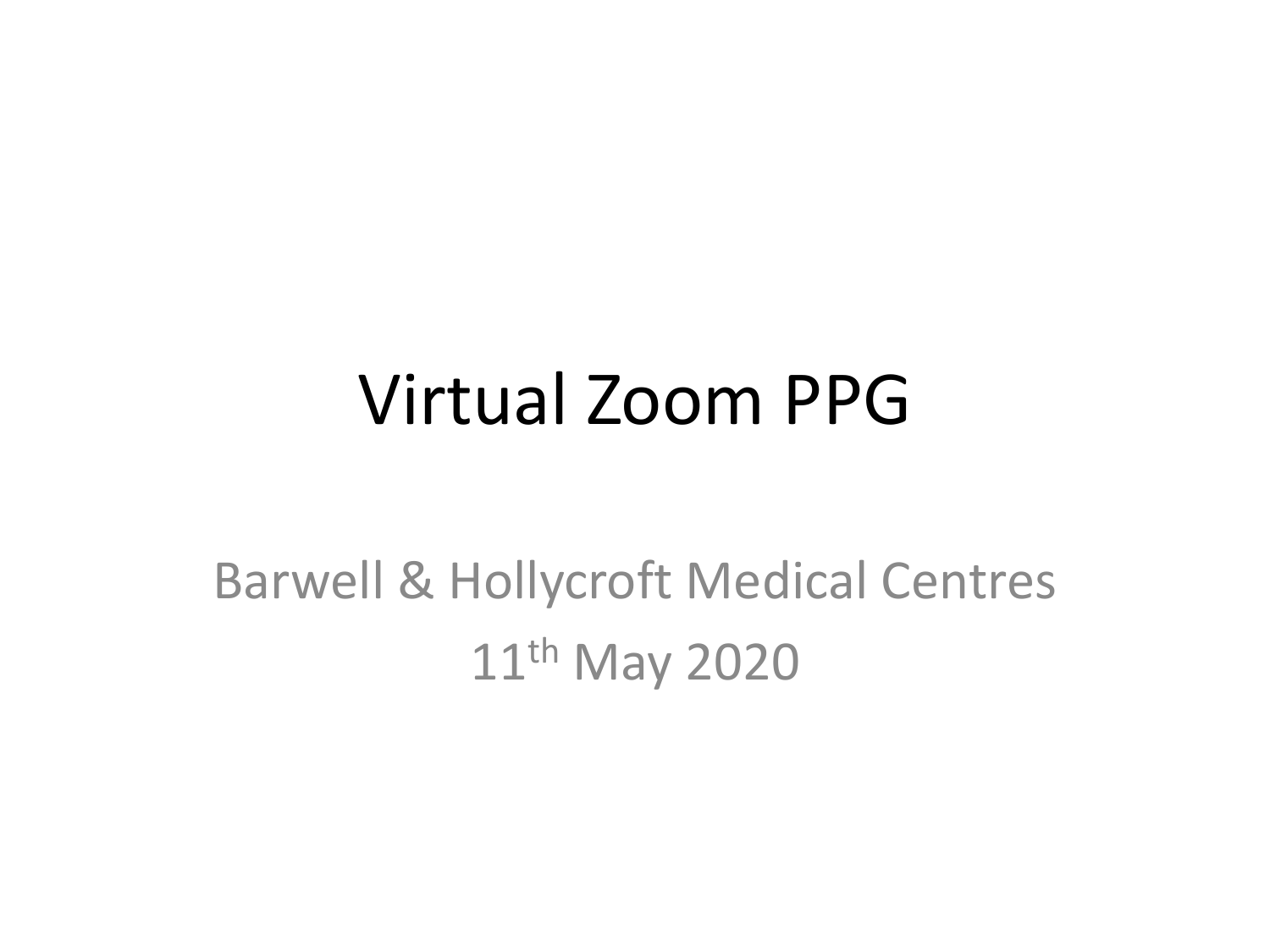# Meeting Rules

- No formal dress!
- Remain muted
- Dr Jackson in the chair and will unmute
- Use chat to ask questions
- Use thumbs up "reactions" if urgent query
- Early round robin
- End of meeting round robin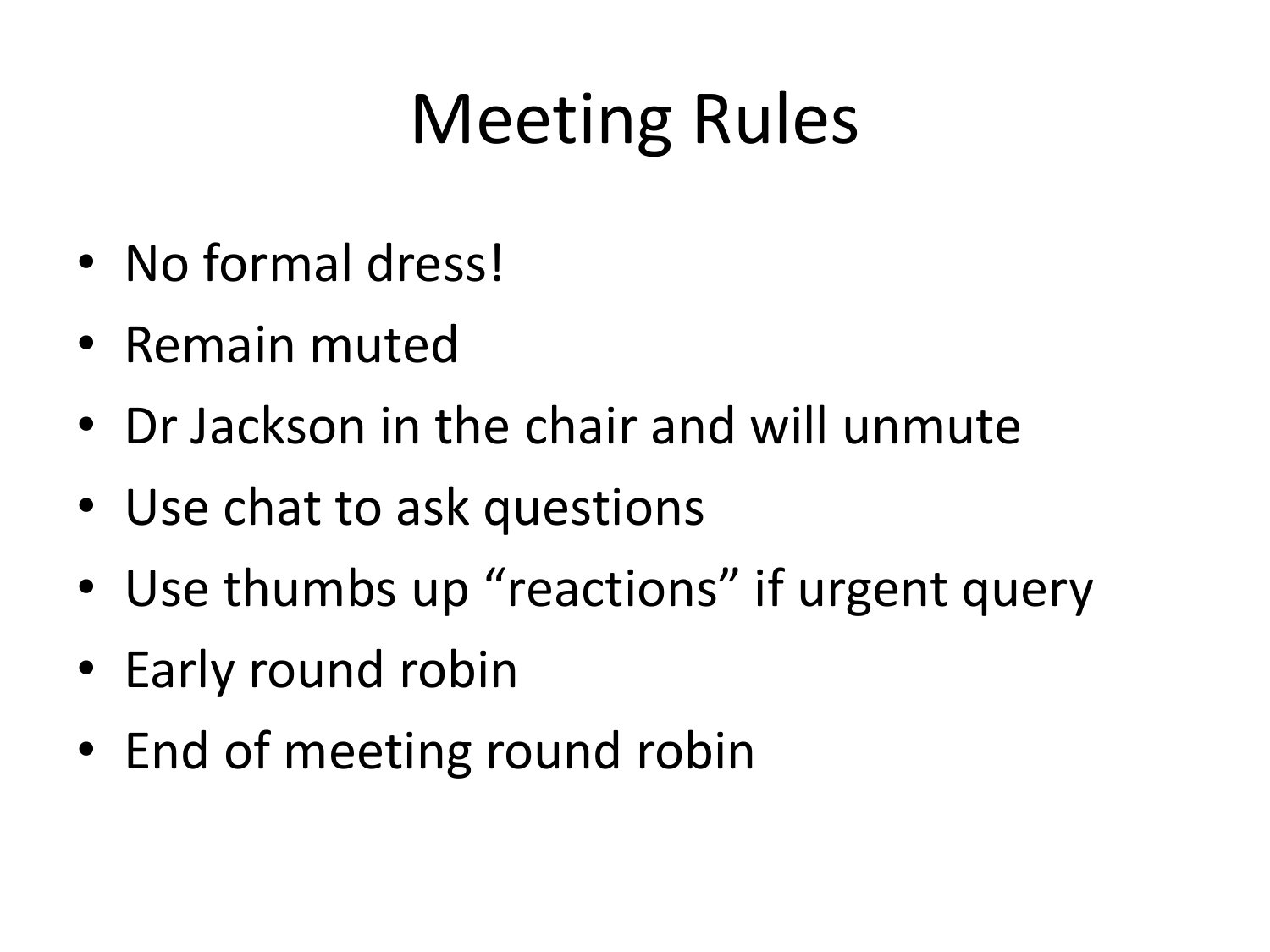# Agenda

- Update on the practice
- Update on other NHS services
- Government guidance
- Support available for patients
- Requested questions
	- Blood tests for the vulnerable
	- Sick notes for isolation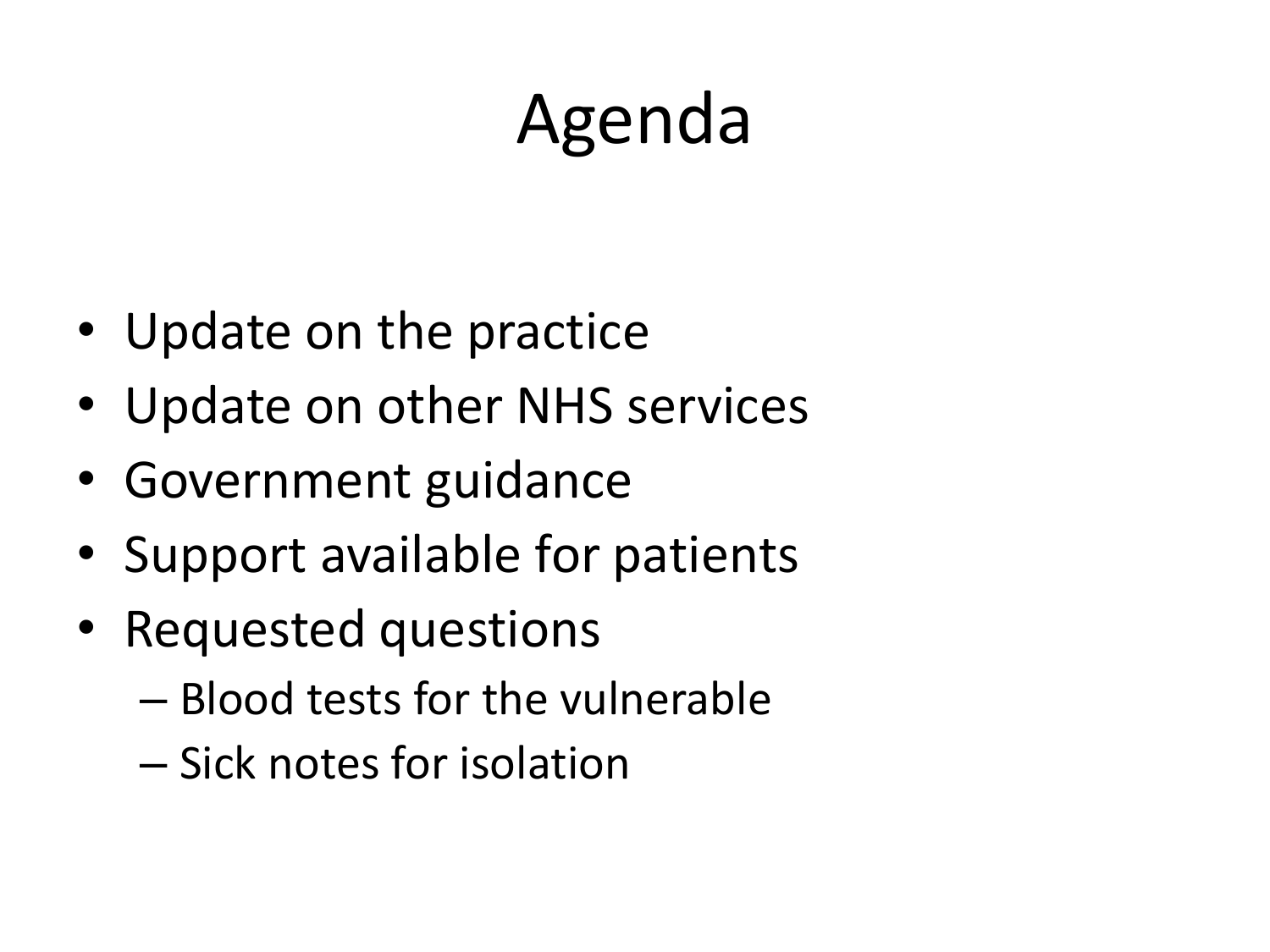## Update from practices

- Fully telephone triaged service
- Hollycroft temporarily closed as a site
- Engage consult online service
- Video consultations
- Careful face to face consultations with PPE
- Ongoing urgent blood tests/INRs/dressings
- Ongoing nurse clinics mostly by phone
- Contacting all vulnerable patients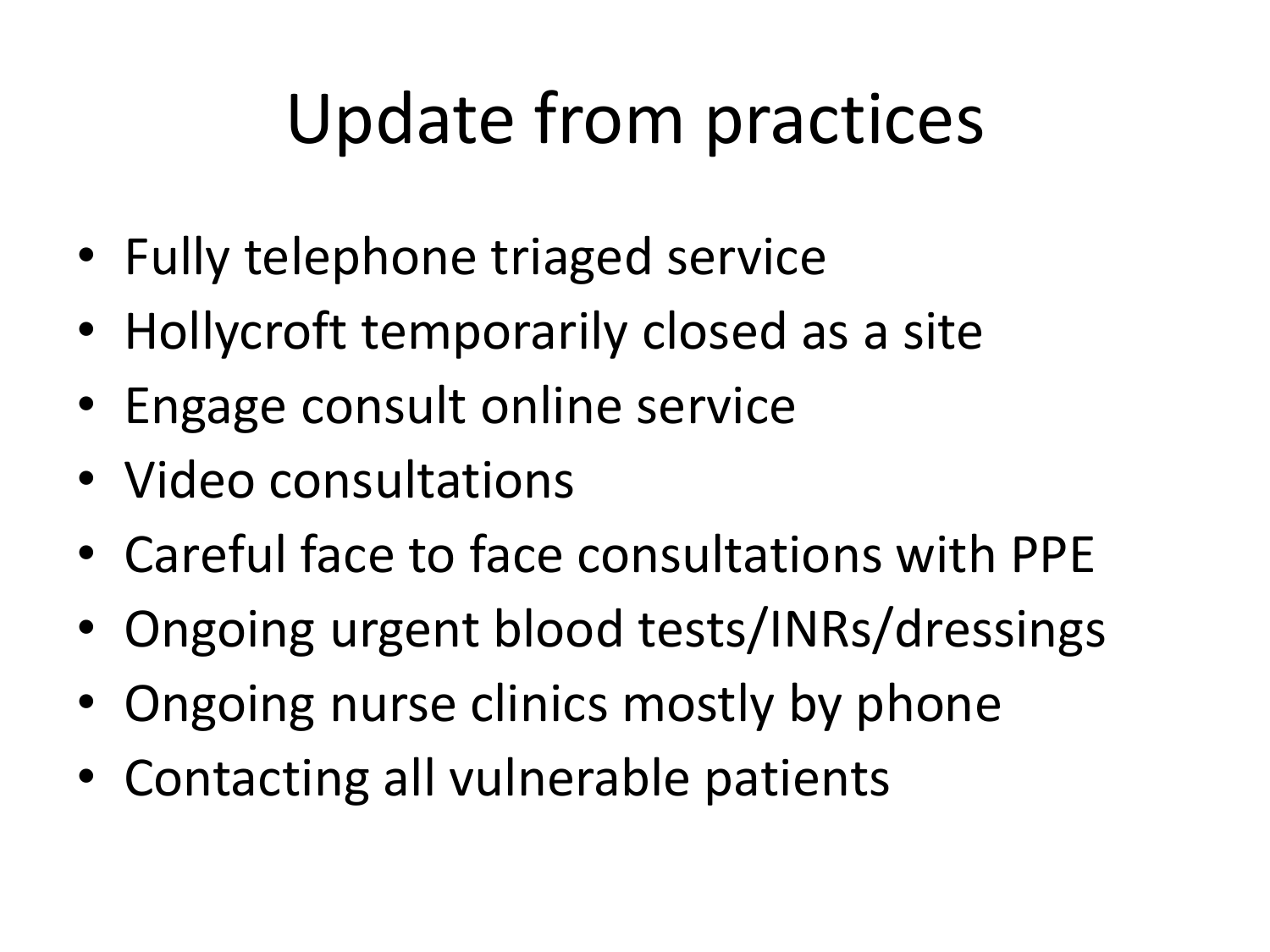### Our PPE

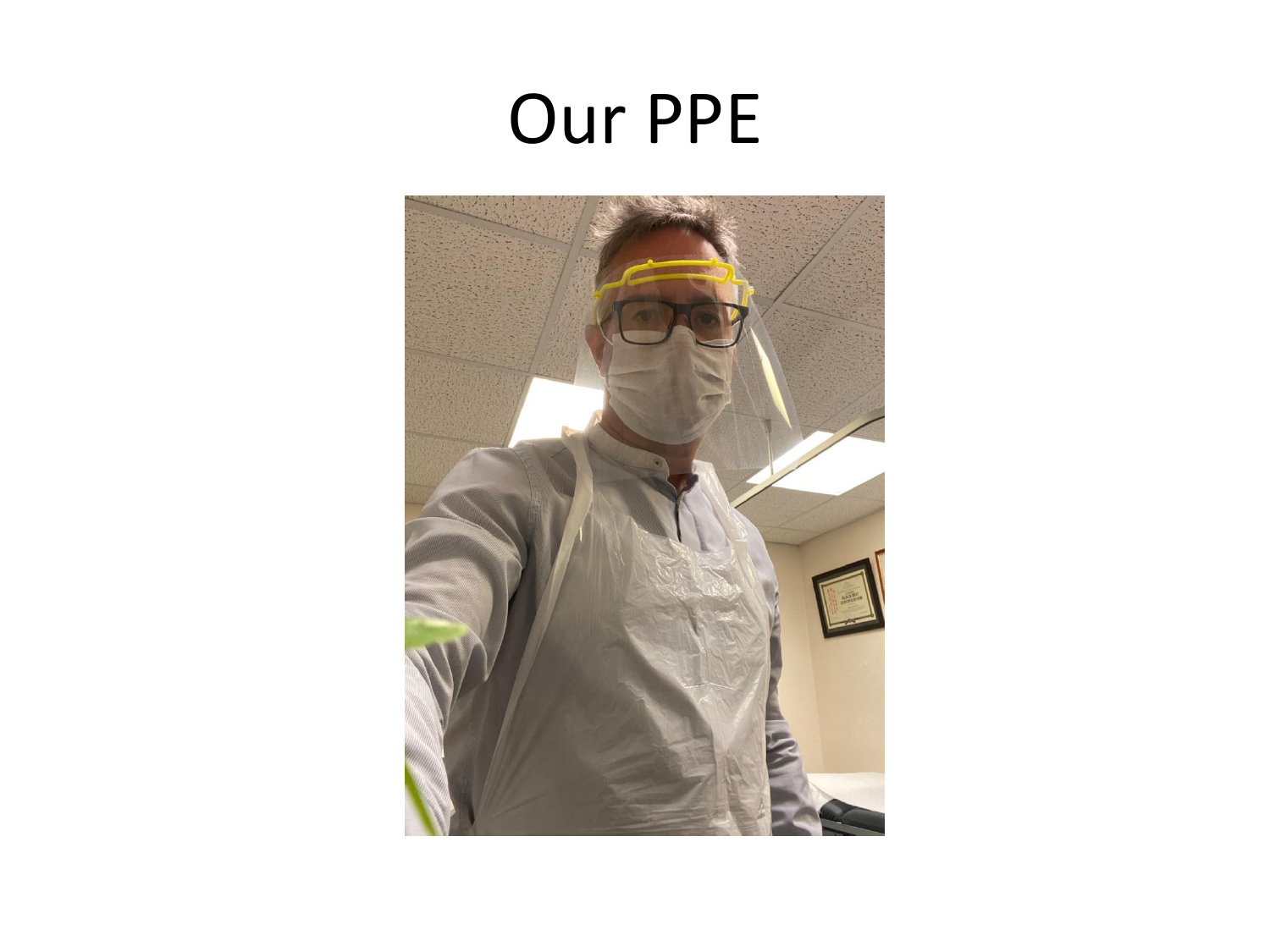### Other NHS services

- Hospitals
- Pharmacies
- 111
- Out of hours
- Extended Access at Hinckley Health Centre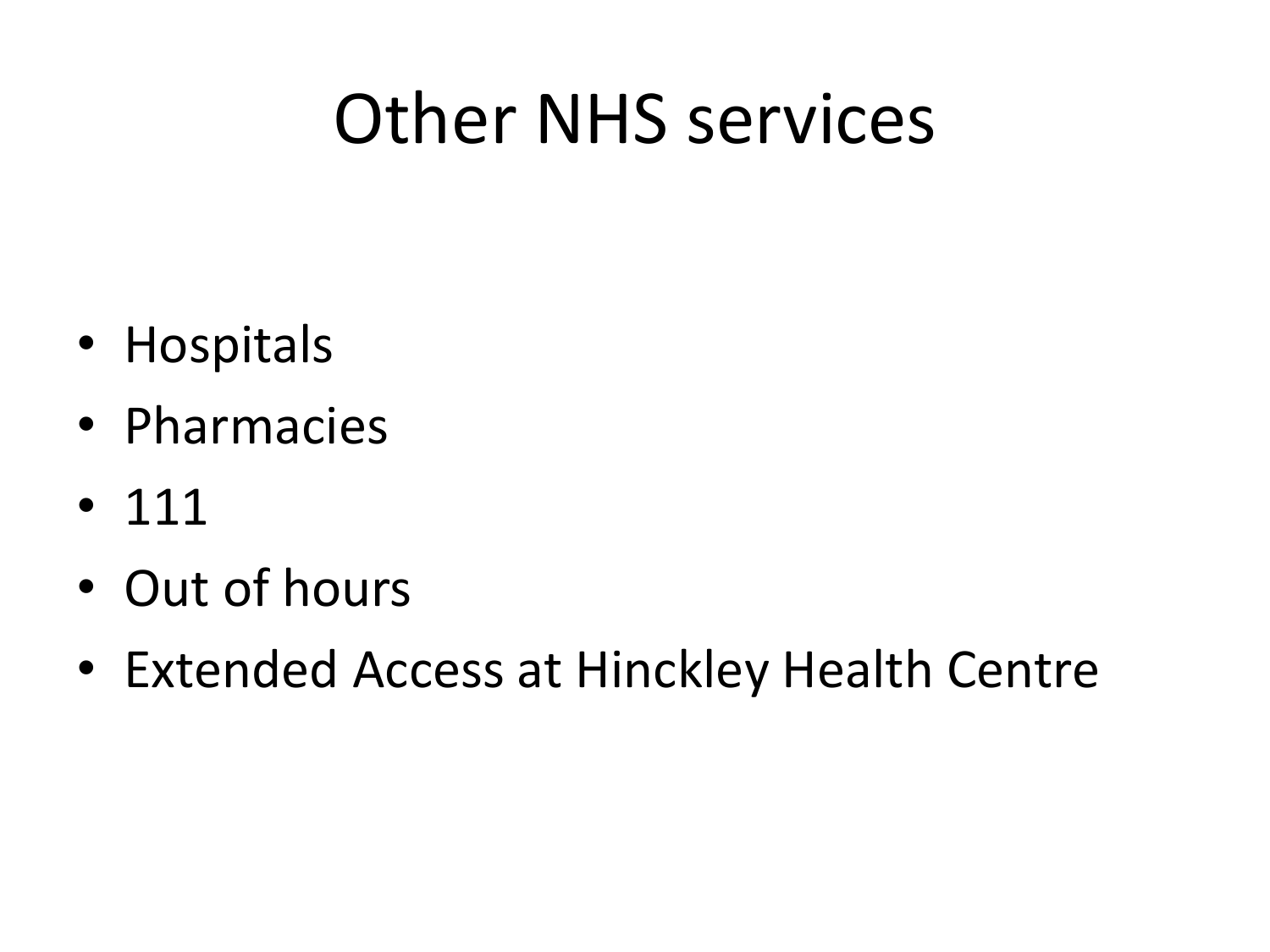### Government Guidance

- Updated frequently
- Hard to keep up with
- Latest messages confusing
- Key documents and guidance on GPTN public
- Questions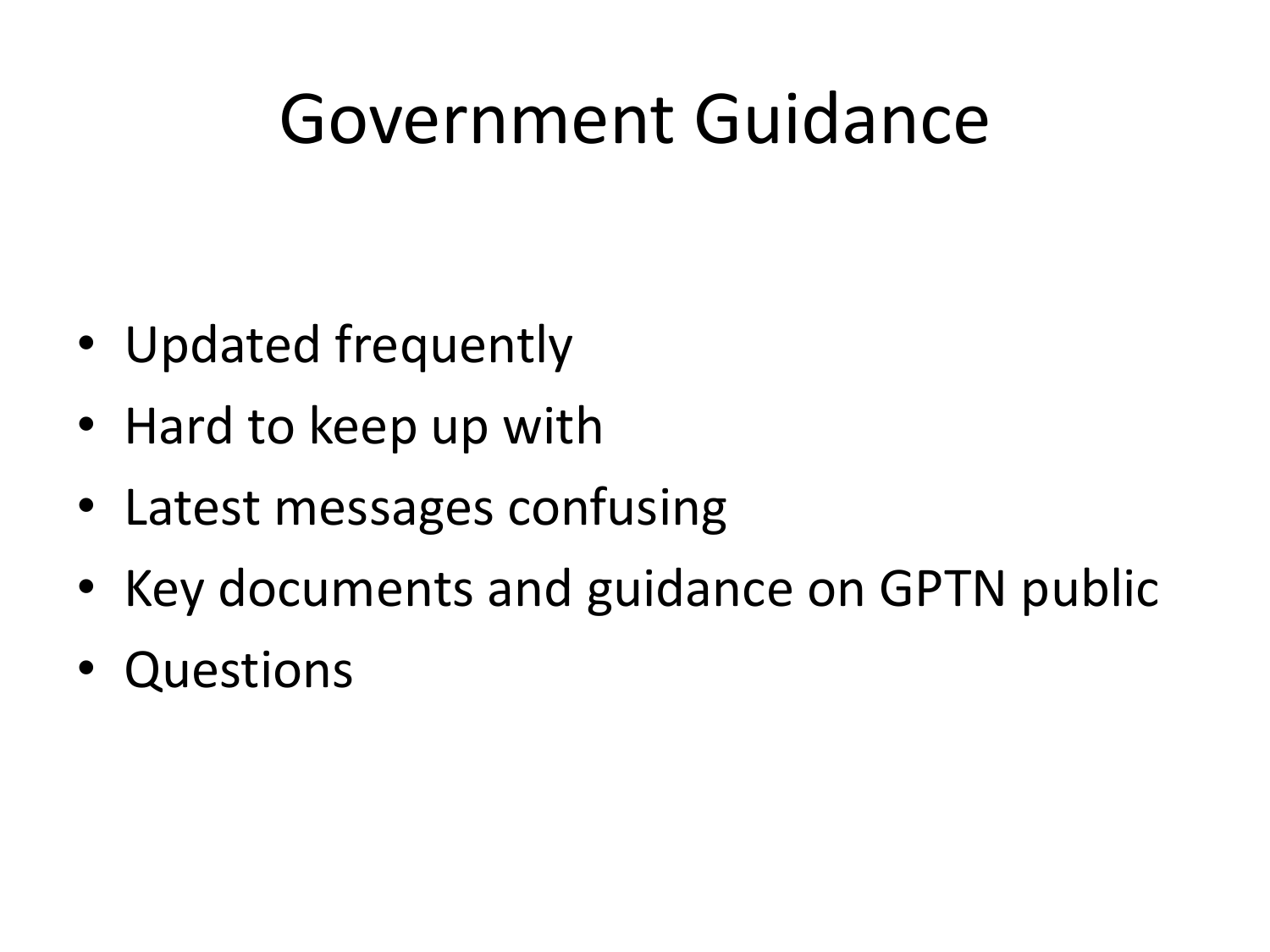### Support available for patients

- Practice contacting vulnerable and elderly
- Practice accessible as usual
- Befrienders/LACs
- Lets look at practice webpage for other support available locally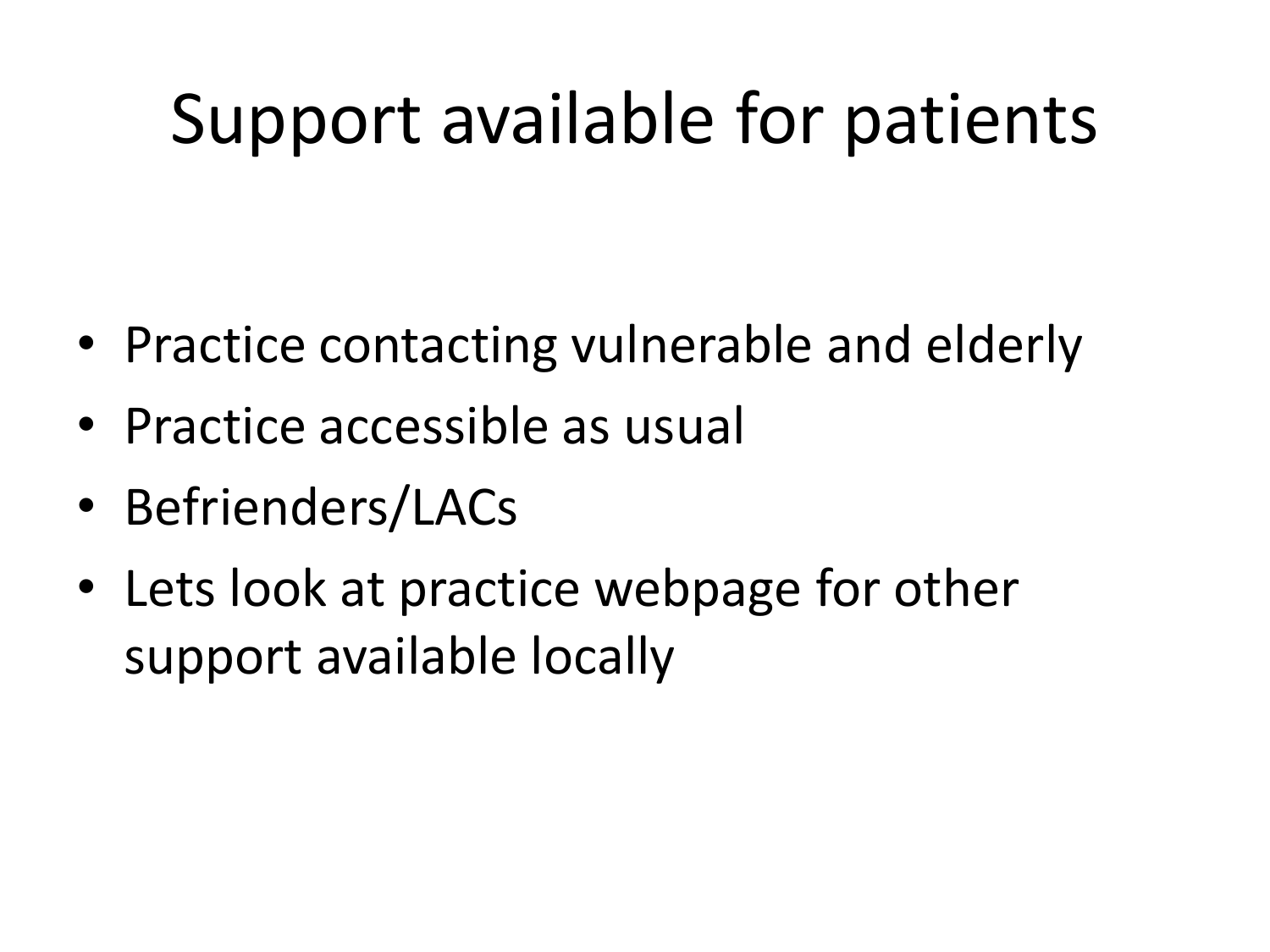[https://teamnet.clarity.co.uk/Topics/P](https://teamnet.clarity.co.uk/Topics/Public/a99d2cb0-d64f-47ce-a4c2-abb800a87185) ublic/a99d2cb0-d64f-47ce-a4c2 abb800a87185